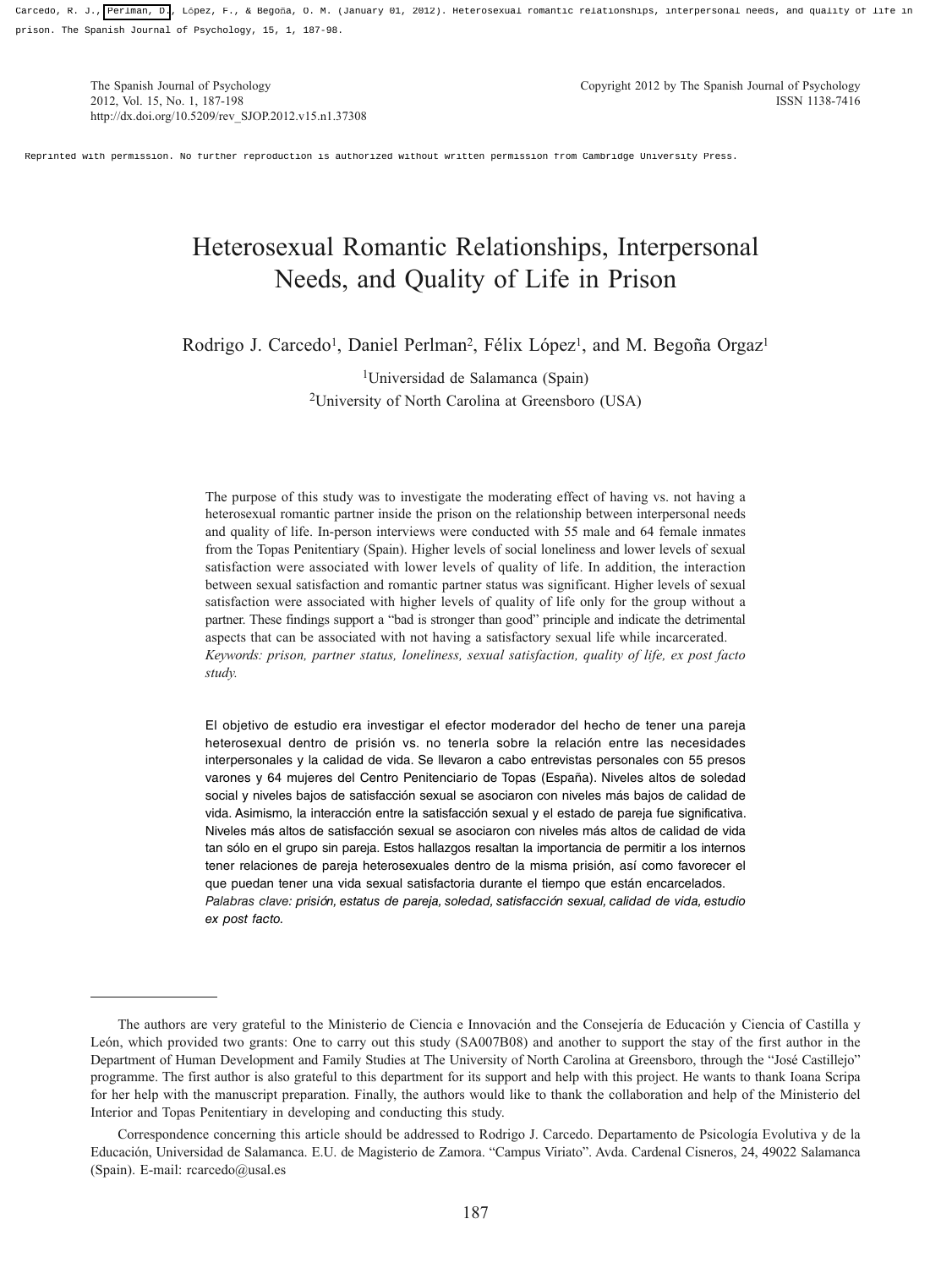The literature on prison inmates clearly attests to the difficulties these individuals have in fulfilling their interpersonal needs, although these needs are of paramount importance for inmates´ well-being and psychological health (Biggam & Power, 1997; Carcedo, López, Orgaz, Toth, & Fernández-Rouco, 2008; Lindquist, 2000; Lindquist & Lindquist, 1997). This study has examined the association between inmates´ interpersonal needs and their quality of life.

Most prisons around the world are designed either for men or for women only. Some countries, especially in Europe (International Center for Prison Studies, 2008; Quaker Council for European Affairs, 2007), incorporate a female wing into a male prison. Nevertheless, contact between men and women is not usually allowed. Exceptions to gender segregation policies do, however, exist: Some prisons in Spain house men and women in the same facility. These prisons allow inmates to share some activities and to start romantic relationships with one another. These romantic relationships between inmates have proven to be beneficial for the inmates´ interpersonal and psychological state (Carcedo et al., 2011). In this study, we extended previous research by examining whether partner status plays a moderating role in the relationship between the inmates' fulfilment of interpersonal needs (as indexed by loneliness and sexual satisfaction) and their quality of life.

As a basis for predicting and explaining possible relationships among these variables, the basic interpersonal needs theory (BINT; López, 1997, 2008), the "bad is stronger than good" principle, and the hierarchicalcompensatory model of support (Cantor, 1979) will be utilized.

#### *Inmates interpersonal relationships*

The prison literature has highlighted the difficulties that prison inmates might encounter in trying to have satisfying romantic (Carcedo, 2005; Fishman, 1988) and sexual relations (Carcedo, 2005; Levenson, 1983; Maeve, 1999; Neuman, 1982) while imprisoned. These difficulties have also been extended to their relationships with loved ones, including friends and relatives (Biggam & Power, 1997; Carcedo, 2005; Cooke, Baldwin, & Howison, 1990; Manzanos & Balmaseda, 2003). Interpersonal relationships can be quite helpful in ameliorating distress, given their possible buffering effects (Sarason, Sarason, & Pierce, 1990). Prison inmates have been identified as an at-risk population for having poor psychological health because of the distress associated with incarceration (Toch, 1977; Zamble & Porporino, 1988).

Basic interpersonal needs theory (López, 1997, 2008) is a contemporary theory that explains the influence of interpersonal aspects on well-being. According to this framework, the first need, called the *social need*, is to have a social network (López 1997). It generally refers to one's belongingness to a community, and it implies friendshiplike relationships. When people do not fulfil this need, they can experience social loneliness, feelings of marginalization, and boredom. The second need, known as the *emotional need*, is to establish unconditional and durable affective bonds. This refers to the attachment bond that is generally established with parents in infancy (e.g., relationship between mother and child; López, 1993) and with a partner in adulthood (Hazan & Shaver, 1994). When this need is not fulfilled, feelings of emotional loneliness, insecurity, abandonment, and lack of protection may occur. Finally, the need of pleasurable body contact and intimacy (also called *sexual need*) is met through intimate interpersonal relationships associated with the desire, attraction, and/or love directed toward a sexual partner. Not satisfying this need can result in experiencing sexual frustration and sexual dissatisfaction. Fulfilling these three needs is necessary for the individuals´ well-being (López, 2008).

This theory has already been applied to the situation of prison inmates. Carcedo et al. (2008) found that social and sexual needs (social loneliness and sexual satisfaction measures) were the most important needs for inmates´ psychological health for both genders. In the current study, we examined if social loneliness and sexual satisfaction would appear as the main predictors of quality of life.

## *Inmates´ relational status*

The most common relational status for a prison inmate is not having a romantic or marital partner. Recent U.S. studies have found that between 15-18% of male as well as female inmates are married (Jiang & Winfree, 2006; Lindquist, 2000). For the inmates who had a partner before imprisonment, divorce is a common occurrence during incarceration (Marsh, 1983; Sack, 1977), especially in the case of women (Dodge & Pogrebin, 2001). Those who remain in a relationship experience difficulties in keeping in touch with their non-incarcerated partners, due to complications with visits in prison which result in a low frequency of contact (Carcedo, 2005; Fuller, 1993; Manzanos & Balmaseda, 2003).

Most of the literature that focuses on consensual romantic or sexual relationships inside the prison is based on same-sex partners, and is more focused on the relationships between women than men (for a review, see Koscheski, Hensley, Wright, & Tewksbury, 2002). Having both men and women in the same prison is a very rare, and, even when male and female prisoners are housed in the same institution, the prison administration seldom allows the inmates to start a heterosexual romantic relationship with another inmate. However, in our last study (Carcedo et al., 2011) involving three categories of inmates (those with no partner, those with a non-incarcerated partner, and those with a partner in the same prison), the inmates with a heterosexual partner inside the same prison showed the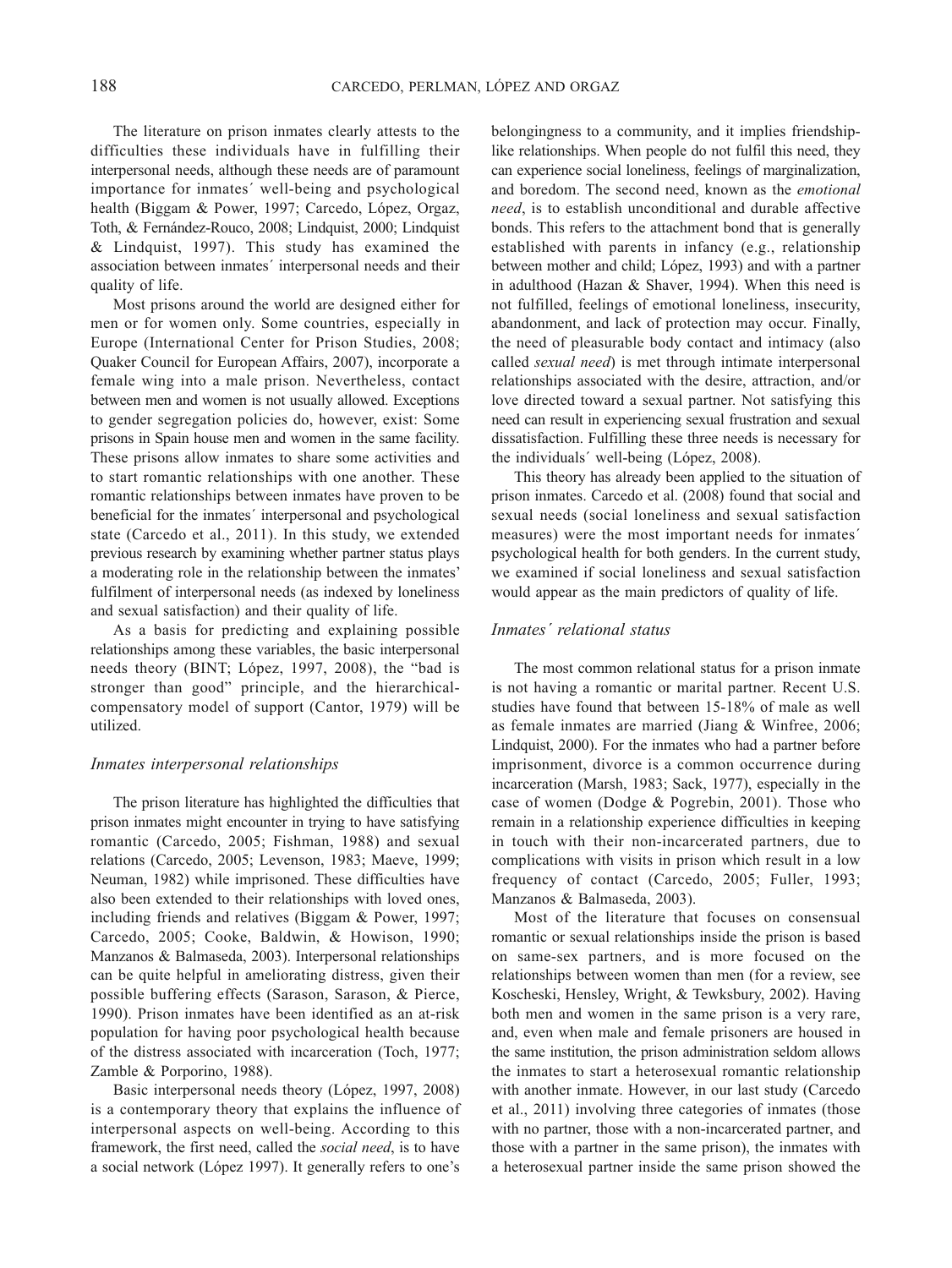lowest levels of romantic loneliness, and the highest levels of sexual satisfaction, global quality of life, psychological health, and environmental quality of life.

# *Moderating effect of partner status on the relationship between loneliness and sexual satisfaction with quality of life*

As other authors have reported in studies examining the links between relationship quality and factors such as loneliness, self-esteem, happiness, and/or depression, partner status can play an important moderator role (Cantor, 1979; Demir & Tyrell, 2008; Pinquart, 2003). For example, in a study involving college students, Demir and Tyrell (2008) found that friendship quality only correlated significantly with self-esteem, happiness, and depression among the group of students without a romantic partner. In this regard, we consider the hierarchical-compensatory model (Cantor, 1979) discussed below as a valuable tool to explain a possible moderator role of partner status on the association between interpersonal needs (social, family, and romantic loneliness, and sexual satisfaction) and quality of life. Due to these results, we think that it is necessary to further study the moderating effect of partner status in the relationship between interpersonal needs and quality of life in prison inmates.

The Cantor model (1979) postulates an order of preference in the choice of the support providers. Kin are generally seen as the most appropriate support givers, followed by significant others, and lastly by formal organizations. In a marriage, the spouse is the primary source of support because this person fulfills the needs for intimacy, attachment, and social support (Beach, Fincham, Katz, & Bradbury, 1996). In cases in which the initially preferred provider is absent, other groups (e.g., friends, acquaintances, neighbors, etc.) act as replacements in a compensatory manner. This is consistent with previous findings showing that non-kin relationships (as reflected in reports of social loneliness) proved to be the most important predictor of prison inmates´ psychological health (Carcedo et al., 2008).

Based on a comprehensive review of psychological research, Baumeister, Bratslavsky, Finkenauer, and Vohs (2001) proposed the principle that "bad is stronger than good." These authors observed in different fields of study, including close relationships and health, that the negative events (e.g., being abandoned by friends, partners, relatives, etc.) had more impact than positive ones (e.g., gaining friends, partners, etc.) on individuals´ well-being. Consistent with these findings, Proulx, Helms, and Buehler (2007) conducted a meta-analysis, and found that the negative aspects (e.g., conflict, loneliness, etc.) of romantic relationship predicted personal well-being more strongly than the positive aspects (e.g., marital satisfaction).

As we understand these two theoretical perspectives, they have differing implications for the moderating role of partner status in the relationships between interpersonal needs and quality of life. Based on the Cantor model, we would expect that the needs related to romantic life (as indexed by romantic loneliness and sexual satisfaction) will be stronger predictors of quality of life than needs unrelated to romantic life (i.e., social and family loneliness) for the inmates with a partner, and less important for the inmates without a partner at the current moment. Individuals with a partner can rely primarily on that romantic relationship as a source of their well-being; individuals without a partner will need to rely on other, compensating relations.

By contrast, based on the "bad is stronger than good" principle, we would expect to find that the needs related to romantic life will be stronger predictors of quality of life for the inmates without a partner than for the inmates with a partner. Our thinking here is that those without a partner are in a worse situation than those with a partner for satisfying their romantic and sexual needs. Bad things are expected to have more importance and, by extension, the key dimensions inherent in bad situations should have more impact than the key dimensions inherent in positive situations. Thus, we interpret these two models as making different predictions and therefore wished to empirically test the form, if any, that the moderating role of partner status has on the relationships between interpersonal needs and quality of life.

## *Partner status groups and control variables*

As noted previously, inmates can have no partner, a non-incarcerated partner who lives outside the prison or an incarcerated partner living in the same prison as themselves. In our previous study, we found that in terms of interpersonal and quality of life states, prison inmates with a partner outside were more similar to the prison inmates without a partner than to those with a partner inside (Carcedo et al., 2010). Also the number of inmates who have a non-incarcerated partner is small. For these reasons, in this study we will only focus on the inmates with a heterosexual partner inside the same prison and those without a partner.

Other variables have been related to inmates´ quality of life and related-measures. For example, a set of sociodemographic and penitentiary variables have been demonstrated to be important. Poorer mental health has been experienced by inmates who are female (Lin, Dean, & Ensel, 1986; Lindquist, 2000; Pearlin, 1989; Turner, Lloyd, & Wheaton, 1995), younger, Caucasian (Lindquist, 2000), and who have longer sentences and a longer expected time prior to their release (James & Glaze, 2006). Due to these findings, we decided to include gender, age, ethnic group-nationality, total time in prison, actual sentence time served, and estimated time to parole as control variables when predicting quality of life measures.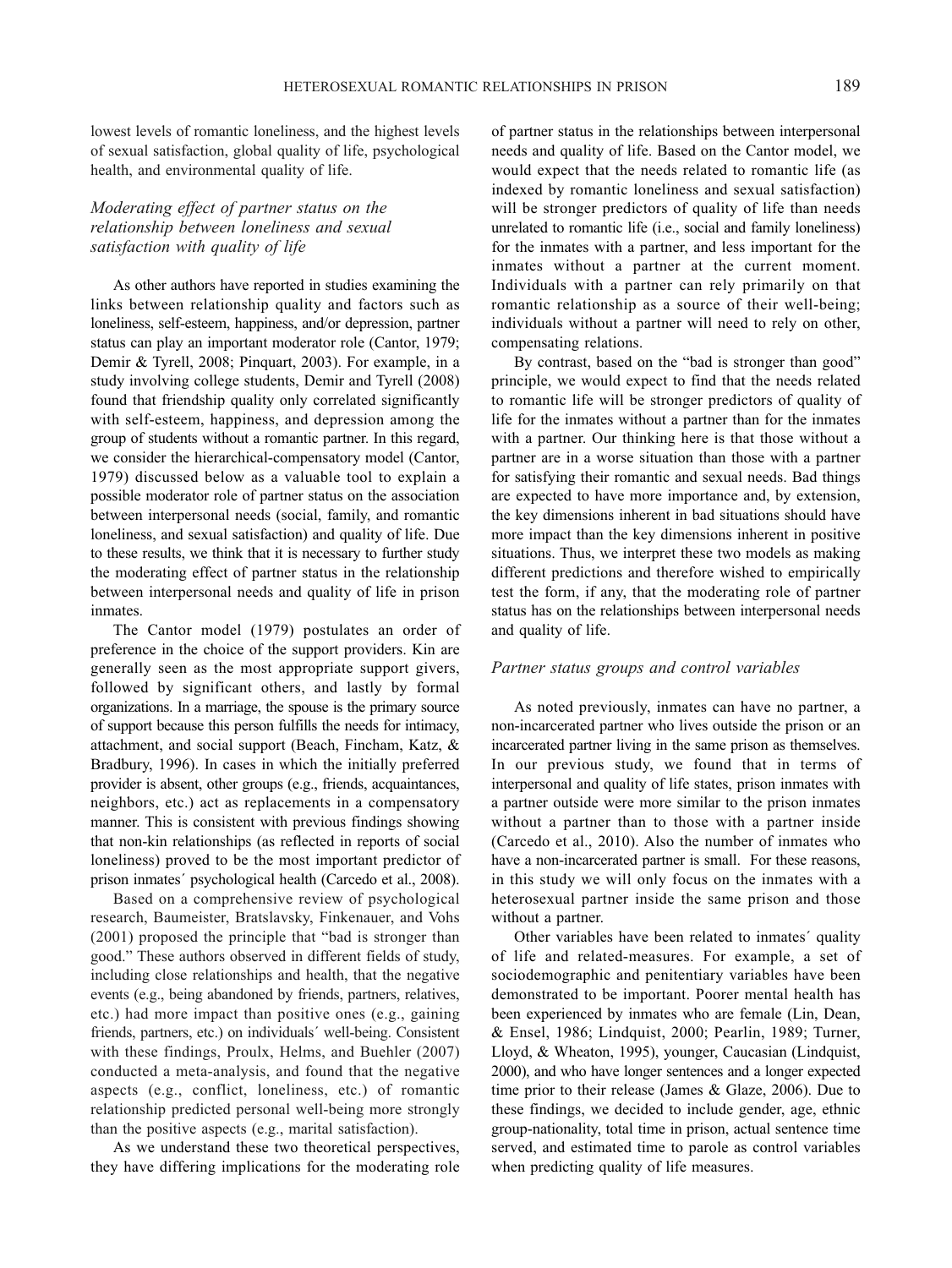## Method

## *Participants*

One-hundred and nineteen medium-security prison inmates (55 men and 64 women) from the Topas penitentiary provided data for this study. The mean age was 34.46 years old, with the participants ranging between 20 to 62 years old. Regarding nationality, 50.42% were Spanish whereas 49.58% were foreigners. With respect to the romantic partner status, 49.58% had no partner and 50.42% had a partner inside the same prison. Given the sex ratio of the inmate population (see below), women were more likely than men to have another inmate as a romantic partner. All the relationships studied were heterosexual, although 3 women reported to have had some sexual contact with women inside the prison in the past 6 months. At the start of the study, the medium-security inmate population in this prison was comprised of 1212 men and 73 women. During the study, the population size increased significantly. We selected the participants in order to have a similar number of men and women. After stratifying by gender, most inmates in the sample were randomly selected; a small segment of the sample (under 20%) was selected following the "snowball technique" (Goodman, 1961). Participants were excluded from this study if they: (a) had been in prison for less than six months, the time considered necessary to adapt to prison life and develop new relationships inside the facility; (b) did not speak Spanish or English; (c) had been diagnosed with a serious mental disorder; or (d) were not in an optimal condition to be interviewed (e.g., due to being under the influence of drugs or having high levels of anxiety or distrust toward the interviewer). From the total, only 8 participants declined or said they were not interested in the interview. All of the participants found the interview to be a positive experience in which they also had a time to express their personal feelings and worries.

## *Procedure*

This study is part of a larger project that involved two interview sessions with each participant in a private room of his/her modules, separated from the rest of inmates. All the interviews were conducted by the same interviewer to foster consistency. Both sessions consisted of questions formulated specifically for this project and standardized questionnaires. We mixed both kinds of measures in two sessions and the duration of completing all the intervieweradministered questionnaires was kept short (approximately 30 minutes) in order to make sure the participants did not get tired and to avoid the "interrogation effect" which, from our work experience, can easily create distrust in the prison inmates.

In general, the first session lasted between 60-90 minutes. Before starting the interview, we spent a significant amount of time building trust with every inmate (usually around 20 minutes, but depending on the inmate rapport, in some special cases it took up to 2 hours). Afterwards, participants were invited to partake and were informed about the possibility of leaving the study whenever they wish. Also, participants were informed about the confidentiality and anonymity of the study, which means that any information given during the interview would not be divulged and their names would not appear in any printed reports. The second session, conducted a week later, lasted only around 30 minutes. Predictors and control variables were included in the first session whereas the outcomes were assessed during the second one. We consider that respecting all of these conditions is extremely important to collecting good quality data from this population.

## *Data analysis*

Pearson correlation coefficients were calculated to explore the inter-relations among variables. Hierarchical regression analyses were used to assess whether interpersonal needs (predictors) were able to explain the quality of life measures (outcomes), while controlling for the participant's age, gender, ethnic group-nationality, total time in prison, actual sentence time served, and estimated time to parole, and to study the potential moderating effect of participants' romantic partner status. In doing the regression analysis, we followed the procedures recommended by Cohen and Cohen (1983). In the first step, the control variables were included. In the second step, the only predictors used were partner status and those interpersonal needs that, on a bivariate level, had shown significant associations with each kind of quality of life measures for the total sample or for some of the two partner statuses ("conditional effects", also called "main effects" in the ANOVA designs –see Hayes & Matthes, 2009). In the third step, the interactions of partner status by interpersonal needs were selectively introduced. Interactions were included for interpersonal needs that either correlated significantly with outcomes in only one relational status group, or whose direction of associations with outcomes differed in the two relational status sub-samples. Using this strategy, we attempted to produce a model that could be applied to all prison inmates, independently of their romantic partner status.

SPSS 17.0 was used for data analysis. This program and the MODPROBE script (Version 1.2) developed by Hayes and Matthes (2009) were used for probing and plotting the interactions. The *pick-a-point* approach (Aiken & West, 1991; Cohen, Cohen, West, & Aiken, 2003; Jaccard & Turrisi, 2003) was utilized. This procedure selects representative values of the moderator variable (in this case, two categories: 0 "no partner", and 1 "partner inside") and then estimates the effect of the focal predictor at those values.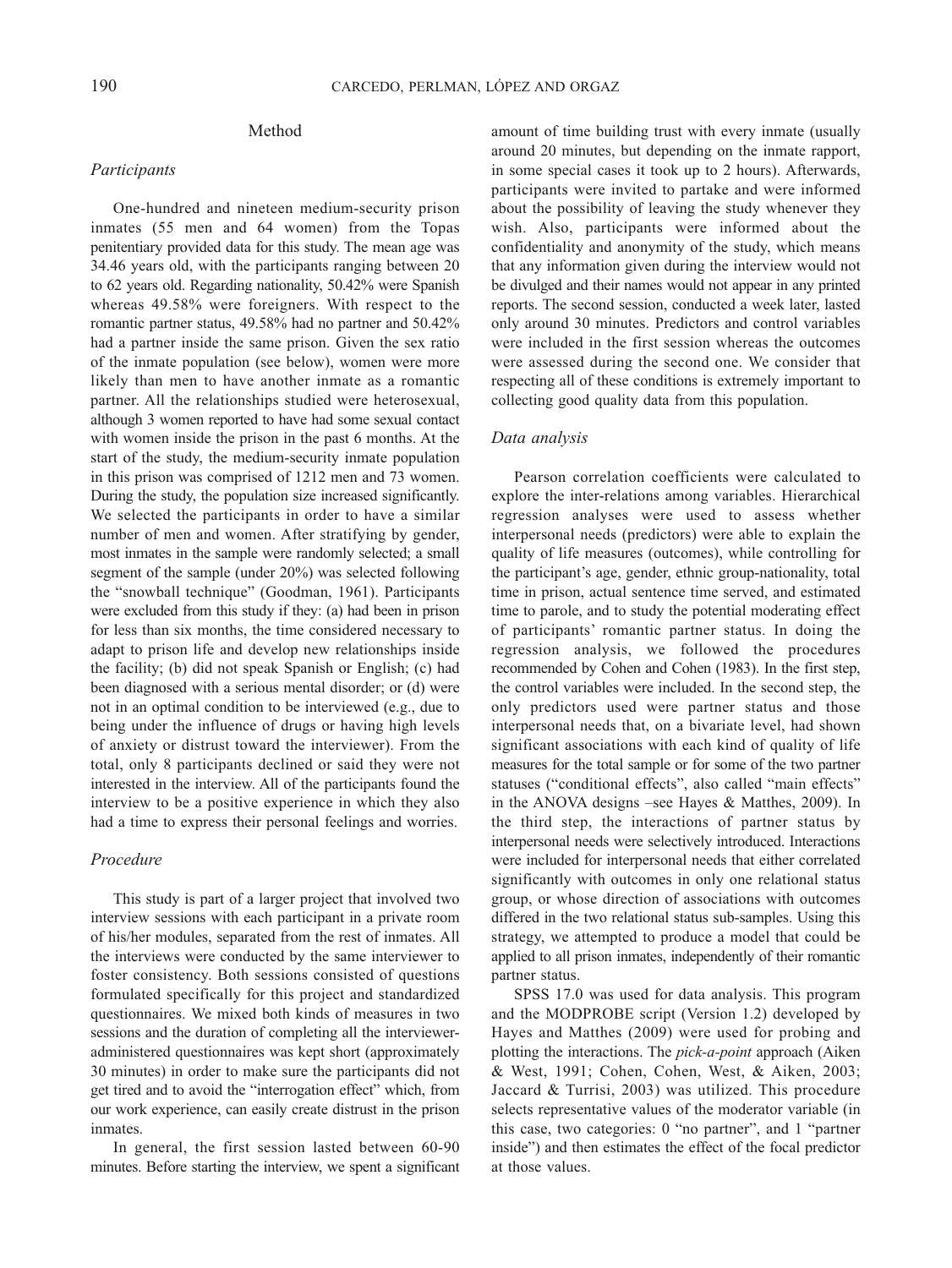### *Measures*

## Predictor variables

*Social and emotional loneliness.* The short version of the Social and Emotional Loneliness Scale for Adults (SELSA-S; DiTommaso, Brannen, & Best, 2004) was used to measure both types of loneliness. In fact, SELSA-S consists of three subscales labelled (a) social loneliness, (b) family-emotional loneliness, and (c) romantic-emotional loneliness. Participants rated 15 items, 5 of every subscale. Items were rated on a 7-point Likert-type scale that ranged from 1 (*strongly disagree*) to 7 (*strongly agree*). The total score of every subscale is obtained by adding the individual scores and dividing them by the number of items answered by each participant, with the possible scores ranging from 1 to 7. There is no total score of loneliness because this measure comes from a multidimensional perspective of loneliness. Alphas were .87, .91, and .92 for social, family-emotional and romanticemotional loneliness, respectively.

*Sexual satisfaction*. The subscale of sexual satisfaction of the Multidimensional Sexual Self-Concept Questionnaire (MSSCQ; Snell, 1995) was used to measure this aspect. A total of 5 items were scored on a 5-point Likert-type scale that ranged from 1 (*not at all characteristic of me*) to 5 (*very characteristic of me*). The total sexual satisfaction score is obtained by adding the individual scores and dividing them by the number of items answered by each participant, with possible scores ranging from 1 to 5. Alpha was .96.

# Moderating variable

*Partner status.* This item was rated as 0 for inmates without a partner and 1 for inmates in a heterosexual romantic relationship inside the prison. The classification of inmates into one or the other of the relational status groups was based on inmates' self-reports.

## Outcome variables

*Quality of life.* The short Spanish version of the *World Health Quality of Life* scale (WHOQOL-BREF; Lucas, 1998) was used to assess global quality of life and its four domains: physical health, psychological health, social relationships and environment. Twenty-six items were scored on a 5-point Likert-type scale that ranged, with different labels, from 1 (*not at all; very dissatisfied; never*) to 5 (*extremely-completely; very satisfied; always*). Domain scores were obtained by adding the individual scores and dividing them by the number of items answered by each participant, with a possible range from 1 to 5. The global quality of life score is represented by an individual item. Alphas were .68, .75, .69, and .69 for physical health, psychological health, social relationships, and environment subscales, respectively.

## Control variables

*Age*. Inmates were asked to state their ages, and this variable was confirmed using inmate penitentiary records to ensure accuracy.

*Gender*. This variable was coded as 0 for females and 1 for males.

*Nationality*. Nationality was split into Spaniards (0) versus foreigners (1).

*Total time in prison.* This variable was obtained from the sum of all time spent in a prison for previous and current offenses. It was collected by reviewing inmates' penitentiary records and recorded in months.

*Actual sentence time served.* This item denotes the time spent in prison since the last entry (i.e., during the current prison term). It also was extracted from inmate penitentiary records and listed in months.

*Estimated time to parole.* After discussing with the legal advisors from Topas Penitentiary, we chose to take threequarters of participants' actual sentences as the expected

#### Table 1

Means and standard deviations for all the sample, and correlations between the variables for inmates who have no partner *(above the diagonal) and have a partner inside the same prison (below the diagonal)*

| $\sim$                    |                |      |           |          |           |           | $\overline{\phantom{0}}$ |           |         |           |           |
|---------------------------|----------------|------|-----------|----------|-----------|-----------|--------------------------|-----------|---------|-----------|-----------|
| Variables                 | $\overline{M}$ | SD   |           |          | 3         | 4         | 5                        | 6         |         | 8         | 9         |
| 1. Global quality of life | 3.14           | .56  |           | $76***$  | $.83***$  | $.63***$  | $71***$                  | $-.50***$ | $-.07$  | $-.05$    | $.36**$   |
| 2. Physical health        | 3.90           | .68  | 78***     |          | $.53***$  | .24       | $.27*$                   | $-.20$    | .14     | .15       | .12       |
| 3. Psychological health   | 3.42           | .74  | $.81***$  | $.55***$ |           | $.51***$  | $.42***$                 | $-.43***$ | $-.06$  | $-.10$    | $.30*$    |
| 4. Social relationships   | 3.07           | 1.12 | $55***$   | $.33*$   | $39**$    |           | $.53***$                 | $-.64***$ | $-.32*$ | $-.02$    | $.26*$    |
| 5. Environment            | 2.28           | .64  | $70***$   | $.40**$  | 49***     | $35**$    |                          | $-.42***$ | $-.18$  | $-.24$    | .49***    |
| 6. Social loneliness      | 3.59           | 1.92 | $-.52***$ | $-.32*$  | $-.43***$ | $-.71***$ | $-.31*$                  |           | .28     | .05       | $-.04$    |
| 7. Family loneliness      | 2.28           | 1.74 | $-.03$    | .08      | $-.10$    | $-.03$    | $-.02$                   | .13       |         | $-.11$    | .12       |
| 8. Romantic loneliness    | 4.35           | 2.42 | $-.18$    | $-.07$   | $-.22$    | .05       | $-.16$                   | .22       | $-.01$  |           | $-.47***$ |
| 9. Sexual satisfaction    | 2.37           | 1.46 | .15       | $-.12$   | .24       | .01       | .25                      | $-.07$    | .20     | $-.43***$ |           |
|                           |                |      |           |          |           |           |                          |           |         |           |           |

 $*_p$  < .05;  $*_p$  < .01;  $**_p$  < .001.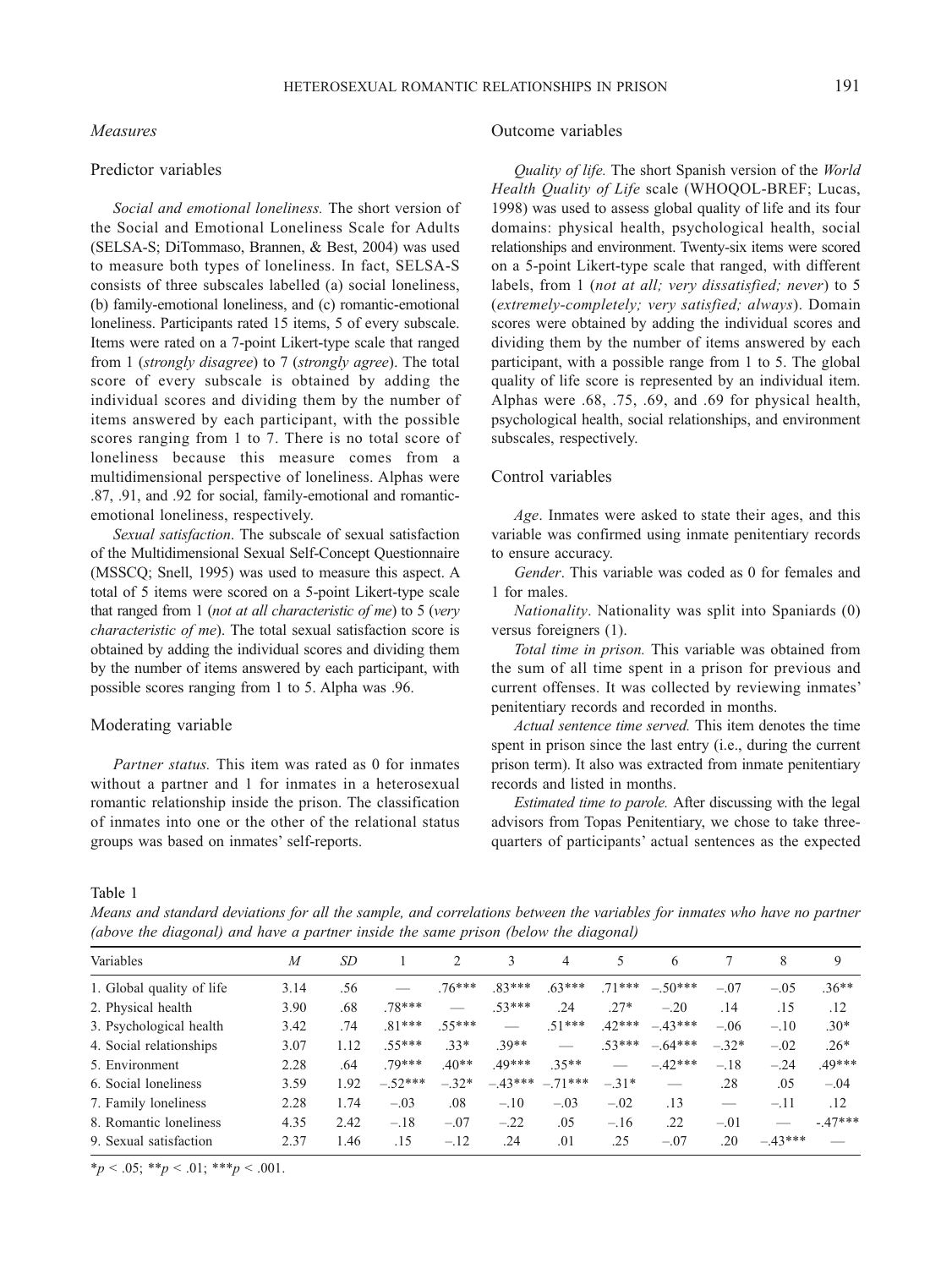|                                                               |                                                              | Global quality of                          | life                                                                      |                                                                 | Physical health                                                                                                                |                                                                                       |                                                                                                                                                          | Psychological health                                                                  |                                                                                                                                                                                                                                                                                                                  |                                                                | Social relationships                                                                    |                                                                                              |                                                          | Environment                                                                                                                                                                                                                                               |                           |
|---------------------------------------------------------------|--------------------------------------------------------------|--------------------------------------------|---------------------------------------------------------------------------|-----------------------------------------------------------------|--------------------------------------------------------------------------------------------------------------------------------|---------------------------------------------------------------------------------------|----------------------------------------------------------------------------------------------------------------------------------------------------------|---------------------------------------------------------------------------------------|------------------------------------------------------------------------------------------------------------------------------------------------------------------------------------------------------------------------------------------------------------------------------------------------------------------|----------------------------------------------------------------|-----------------------------------------------------------------------------------------|----------------------------------------------------------------------------------------------|----------------------------------------------------------|-----------------------------------------------------------------------------------------------------------------------------------------------------------------------------------------------------------------------------------------------------------|---------------------------|
|                                                               |                                                              |                                            |                                                                           |                                                                 |                                                                                                                                |                                                                                       |                                                                                                                                                          |                                                                                       |                                                                                                                                                                                                                                                                                                                  |                                                                |                                                                                         |                                                                                              |                                                          |                                                                                                                                                                                                                                                           |                           |
|                                                               | Mod. 1                                                       | $\mathcal{L}$<br>Mod.                      | od. 3<br>ž                                                                | Mod. 1                                                          | Mod. 2                                                                                                                         | Mod 3                                                                                 | Mod 1                                                                                                                                                    | $Mod. 2$                                                                              | $\mathfrak{c}$<br>Mod.                                                                                                                                                                                                                                                                                           | Mod. 1                                                         | $\mod 2$                                                                                | $\mathfrak{c}$<br>Mod.                                                                       | Mod. 1                                                   | $\mod 2$                                                                                                                                                                                                                                                  | Mod. 3                    |
|                                                               | ς                                                            | ς                                          | $\boldsymbol{q}$                                                          | Δ                                                               | ς                                                                                                                              | ς                                                                                     | ς                                                                                                                                                        | ς                                                                                     | $\mathcal{L}$                                                                                                                                                                                                                                                                                                    | ς                                                              | ς                                                                                       | d                                                                                            | ς                                                        | ς                                                                                                                                                                                                                                                         | ς                         |
|                                                               | (SE)                                                         | (SE)                                       | (SE)                                                                      | SE                                                              | (SE)                                                                                                                           | (SE)                                                                                  | (SE)                                                                                                                                                     | (B)                                                                                   | (SE)                                                                                                                                                                                                                                                                                                             | (SE)                                                           | (SE)                                                                                    | (SE)                                                                                         | (SE)                                                     | (B)                                                                                                                                                                                                                                                       | (SE)                      |
| Step 1: Control variables                                     |                                                              |                                            |                                                                           |                                                                 |                                                                                                                                |                                                                                       |                                                                                                                                                          |                                                                                       |                                                                                                                                                                                                                                                                                                                  |                                                                |                                                                                         |                                                                                              |                                                          |                                                                                                                                                                                                                                                           |                           |
| Age                                                           | $-0.004$                                                     | $-001$                                     |                                                                           | $(-000)$                                                        | $-0.005$                                                                                                                       |                                                                                       |                                                                                                                                                          | $(-000)$                                                                              |                                                                                                                                                                                                                                                                                                                  | (012)                                                          | .002                                                                                    | $\overline{0}0$                                                                              | (0.006)                                                  | $.008$                                                                                                                                                                                                                                                    | $.008$                    |
|                                                               | (.007)                                                       | (005)                                      |                                                                           |                                                                 |                                                                                                                                |                                                                                       |                                                                                                                                                          |                                                                                       |                                                                                                                                                                                                                                                                                                                  |                                                                | (.009)                                                                                  | (000)                                                                                        |                                                          | (.007)                                                                                                                                                                                                                                                    | (007)                     |
| Gender                                                        | $-338**$                                                     | .184                                       |                                                                           |                                                                 |                                                                                                                                |                                                                                       |                                                                                                                                                          |                                                                                       |                                                                                                                                                                                                                                                                                                                  |                                                                |                                                                                         |                                                                                              |                                                          |                                                                                                                                                                                                                                                           |                           |
| Nationality                                                   | (.108)                                                       |                                            |                                                                           |                                                                 |                                                                                                                                |                                                                                       |                                                                                                                                                          |                                                                                       |                                                                                                                                                                                                                                                                                                                  |                                                                |                                                                                         |                                                                                              |                                                          |                                                                                                                                                                                                                                                           |                           |
|                                                               | $\begin{array}{c} .135 \\ .108 \\ -.001 \\ .002 \end{array}$ | $(.129)$<br>$(.99*$<br>$(.001)$<br>$-.001$ | $-0.001$<br>$(0.005)$<br>$(0.005)$<br>$(0.005)$<br>$(0.005)$<br>$(0.005)$ | $-076$<br>$(.130)$<br>$.335*$<br>$(.131)$<br>$-002$<br>$(.002)$ |                                                                                                                                |                                                                                       | $-0.004$<br>$-0.009$<br>$-371*$<br>$-374*$<br>$-346*$<br>$-1.44$<br>$-1.44$<br>$-1.44$<br>$-1.44$<br>$-1.44$<br>$-1.44$<br>$-1.44$<br>$-1.44$<br>$-1.44$ |                                                                                       |                                                                                                                                                                                                                                                                                                                  | $1.091**$<br>$(-200)$<br>$(-0.70)$<br>$(-0.002)$<br>$(-0.003)$ |                                                                                         |                                                                                              | $-345$<br>$-125$<br>$-087$<br>$-125$<br>$-003$<br>$-003$ |                                                                                                                                                                                                                                                           |                           |
| Total time in prison                                          |                                                              |                                            |                                                                           |                                                                 |                                                                                                                                |                                                                                       |                                                                                                                                                          |                                                                                       |                                                                                                                                                                                                                                                                                                                  |                                                                |                                                                                         |                                                                                              |                                                          |                                                                                                                                                                                                                                                           |                           |
|                                                               |                                                              | (.001)                                     |                                                                           |                                                                 |                                                                                                                                |                                                                                       |                                                                                                                                                          |                                                                                       |                                                                                                                                                                                                                                                                                                                  |                                                                |                                                                                         |                                                                                              |                                                          |                                                                                                                                                                                                                                                           |                           |
| Actual sentence served                                        | (.002)<br>.001                                               | (.002)<br>$\overline{001}$                 | $(0.001)$<br>$(0.002)$                                                    | (000)                                                           | $(0.008)$ $(0.81)$ $(0.81)$ $(0.81)$ $(0.81)$ $(0.81)$ $(0.81)$ $(0.81)$ $(0.81)$ $(0.81)$ $(0.81)$ $(0.81)$ $(0.81)$ $(0.81)$ | $-0.065$<br>$(0.083)$<br>$(0.82)$<br>$(0.182)$<br>$(0.126)$<br>$(0.002)$<br>$(0.003)$ |                                                                                                                                                          | $(197)$<br>$(179)$<br>$(435**$<br>$(127)$<br>$(002)$<br>$(001)$<br>$(001)$<br>$(007)$ | $\begin{array}{l} -001 \\[-4pt] 0.008) \\[-4pt] 0.008) \\[-4pt] 0.020 \\[-4pt] 0.002) \\[-4pt] 0.002) \\[-4pt] 0.002) \\[-4pt] 0.003) \\[-4pt] 0.003) \\[-4pt] 0.003) \\[-4pt] 0.003) \\[-4pt] 0.003) \\[-4pt] 0.003) \\[-4pt] 0.003) \\[-4pt] 0.003) \\[-4pt] 0.003) \\[-4pt] 0.003) \\[-4pt] 0.003) \\[-4pt] $ | $(0.003)$<br>$(-0.004)$                                        | $-246$<br>$(220)$<br>$(35)$<br>$(45)$<br>$(50)$<br>$(60)$<br>$(60)$<br>$(60)$<br>$(60)$ | $-160$<br>$(214)$<br>$(358)$<br>$(36)$<br>$(30)$<br>$(000)$<br>$(000)$<br>$(000)$<br>$(000)$ | $(002)$<br>$(002)$<br>$(003)$                            | $\begin{array}{l} 23.4 \\ 13.6 \\ 14.6 \\ 15.6 \\ \hline \end{array} \begin{array}{l} 25.6 \\ 25.6 \\ 25.6 \\ \hline \end{array} \begin{array}{l} 25.6 \\ 25.6 \\ 25.6 \\ \hline \end{array} \begin{array}{l} 25.6 \\ 25.6 \\ 25.6 \\ \hline \end{array}$ |                           |
| Estimated time to parole                                      | $-0.005*$                                                    | $-004*$<br>(.002)                          |                                                                           | $-0.06$ *                                                       |                                                                                                                                |                                                                                       |                                                                                                                                                          |                                                                                       |                                                                                                                                                                                                                                                                                                                  |                                                                |                                                                                         |                                                                                              |                                                          |                                                                                                                                                                                                                                                           |                           |
|                                                               | (.002)                                                       |                                            | $-0.004*$<br>(.002)                                                       |                                                                 |                                                                                                                                |                                                                                       |                                                                                                                                                          |                                                                                       |                                                                                                                                                                                                                                                                                                                  |                                                                |                                                                                         |                                                                                              |                                                          |                                                                                                                                                                                                                                                           |                           |
| Step 2: Interpersonal needs + moderators<br>Social loneliness |                                                              | $-157***-159***$                           |                                                                           |                                                                 |                                                                                                                                | $-108*$                                                                               |                                                                                                                                                          | $-187***$                                                                             | $-189***$                                                                                                                                                                                                                                                                                                        |                                                                | $.370***$                                                                               | $-369***$                                                                                    |                                                          |                                                                                                                                                                                                                                                           | $-123***$                 |
|                                                               |                                                              | (.024)                                     | (.023)                                                                    |                                                                 | $-111**$<br>(.033)                                                                                                             | (0.045)                                                                               |                                                                                                                                                          | (.033)                                                                                | (.033)                                                                                                                                                                                                                                                                                                           |                                                                |                                                                                         |                                                                                              |                                                          | $-122***$<br>(.030)                                                                                                                                                                                                                                       | (.030)                    |
| Family loneliness                                             |                                                              |                                            |                                                                           |                                                                 |                                                                                                                                |                                                                                       |                                                                                                                                                          |                                                                                       |                                                                                                                                                                                                                                                                                                                  |                                                                | $(.042)$<br>$-032$<br>$(.042)$<br>$.176*$<br>$.139*$                                    |                                                                                              |                                                          |                                                                                                                                                                                                                                                           |                           |
|                                                               |                                                              |                                            |                                                                           |                                                                 |                                                                                                                                |                                                                                       |                                                                                                                                                          |                                                                                       |                                                                                                                                                                                                                                                                                                                  |                                                                |                                                                                         |                                                                                              |                                                          |                                                                                                                                                                                                                                                           |                           |
| Romantic loneliness                                           |                                                              | (.041)<br>$-002$                           |                                                                           |                                                                 |                                                                                                                                |                                                                                       |                                                                                                                                                          |                                                                                       |                                                                                                                                                                                                                                                                                                                  |                                                                |                                                                                         |                                                                                              |                                                          |                                                                                                                                                                                                                                                           |                           |
| Sexual satisfaction                                           |                                                              | $.090*$                                    |                                                                           |                                                                 |                                                                                                                                |                                                                                       |                                                                                                                                                          |                                                                                       |                                                                                                                                                                                                                                                                                                                  |                                                                |                                                                                         |                                                                                              |                                                          | $.014$<br>$(.052)$<br>$168***$                                                                                                                                                                                                                            | $(0.051)$<br>339***       |
| Partner status                                                |                                                              | (040)                                      | $-0.005$<br>$(.040)$<br>$.271***$<br>$(.075)$<br>$.616*$<br>$.616*$       |                                                                 |                                                                                                                                |                                                                                       |                                                                                                                                                          | $-042$<br>$(.058)$<br>$.124$<br>$.056$<br>$-078$<br>$-078$                            | $-045$<br>$(057)$<br>$306**$<br>$(369)$<br>$369$<br>$369$                                                                                                                                                                                                                                                        |                                                                | $(069)$<br>$831*$<br>$(325)$                                                            | (.040)<br>$-$ 099<br>(.058)<br>(.058)<br>(.069)<br>(.0429)<br>(.0429)                        |                                                          | $(050)$<br>$(052)$<br>$(239)$                                                                                                                                                                                                                             | $(0.66)$<br>509           |
|                                                               |                                                              | (174)                                      |                                                                           |                                                                 | $.278$<br>(.167)                                                                                                               | $.277$<br>(.168)                                                                      |                                                                                                                                                          |                                                                                       |                                                                                                                                                                                                                                                                                                                  |                                                                |                                                                                         |                                                                                              |                                                          |                                                                                                                                                                                                                                                           |                           |
| Social loneliness * Pt. status<br>Step 3: Interactions        |                                                              |                                            |                                                                           |                                                                 |                                                                                                                                | $-0.007$<br>(.065)                                                                    |                                                                                                                                                          |                                                                                       |                                                                                                                                                                                                                                                                                                                  |                                                                |                                                                                         |                                                                                              |                                                          |                                                                                                                                                                                                                                                           |                           |
| Family loneliness * Pt. status                                |                                                              |                                            |                                                                           |                                                                 |                                                                                                                                |                                                                                       |                                                                                                                                                          |                                                                                       |                                                                                                                                                                                                                                                                                                                  |                                                                |                                                                                         | $.135$<br>(.082)                                                                             |                                                          |                                                                                                                                                                                                                                                           |                           |
| Sexual satisfaction * Pt status                               |                                                              |                                            |                                                                           |                                                                 |                                                                                                                                |                                                                                       |                                                                                                                                                          |                                                                                       | $-235*$<br>(.117)<br>022*                                                                                                                                                                                                                                                                                        |                                                                |                                                                                         | $-406**$<br>(.142)<br>(.133**                                                                |                                                          |                                                                                                                                                                                                                                                           | $-220*$<br>(.106)<br>026* |
| $\Delta R^2$                                                  |                                                              | $.306***$                                  | $-233**$<br>(.083)<br>(.083)<br>(.037**                                   |                                                                 | .089**                                                                                                                         | $000$ .                                                                               |                                                                                                                                                          | $264***$                                                                              |                                                                                                                                                                                                                                                                                                                  |                                                                | $.345***$                                                                               |                                                                                              |                                                          | $.217***$                                                                                                                                                                                                                                                 |                           |
| $\mathbb{R}^2$                                                | .152                                                         | 459                                        |                                                                           | .136                                                            | .235                                                                                                                           | .235                                                                                  | .130                                                                                                                                                     | .393                                                                                  | 415                                                                                                                                                                                                                                                                                                              | 261                                                            | .606                                                                                    | 639                                                                                          | 125                                                      | 342                                                                                                                                                                                                                                                       | 368                       |

Table 2<br>*Predictors of the prison imnates' quality of life measures* 

*Predictors of the prison inmates´quality of life measures*

1 9 2

#### CARCEDO, PERLMAN, LÓPEZ AND ORGAZ

 $* p < .05; ** p < .01; ** p < .001.$  $* p < .05; ** p < .01; ** p < .001.$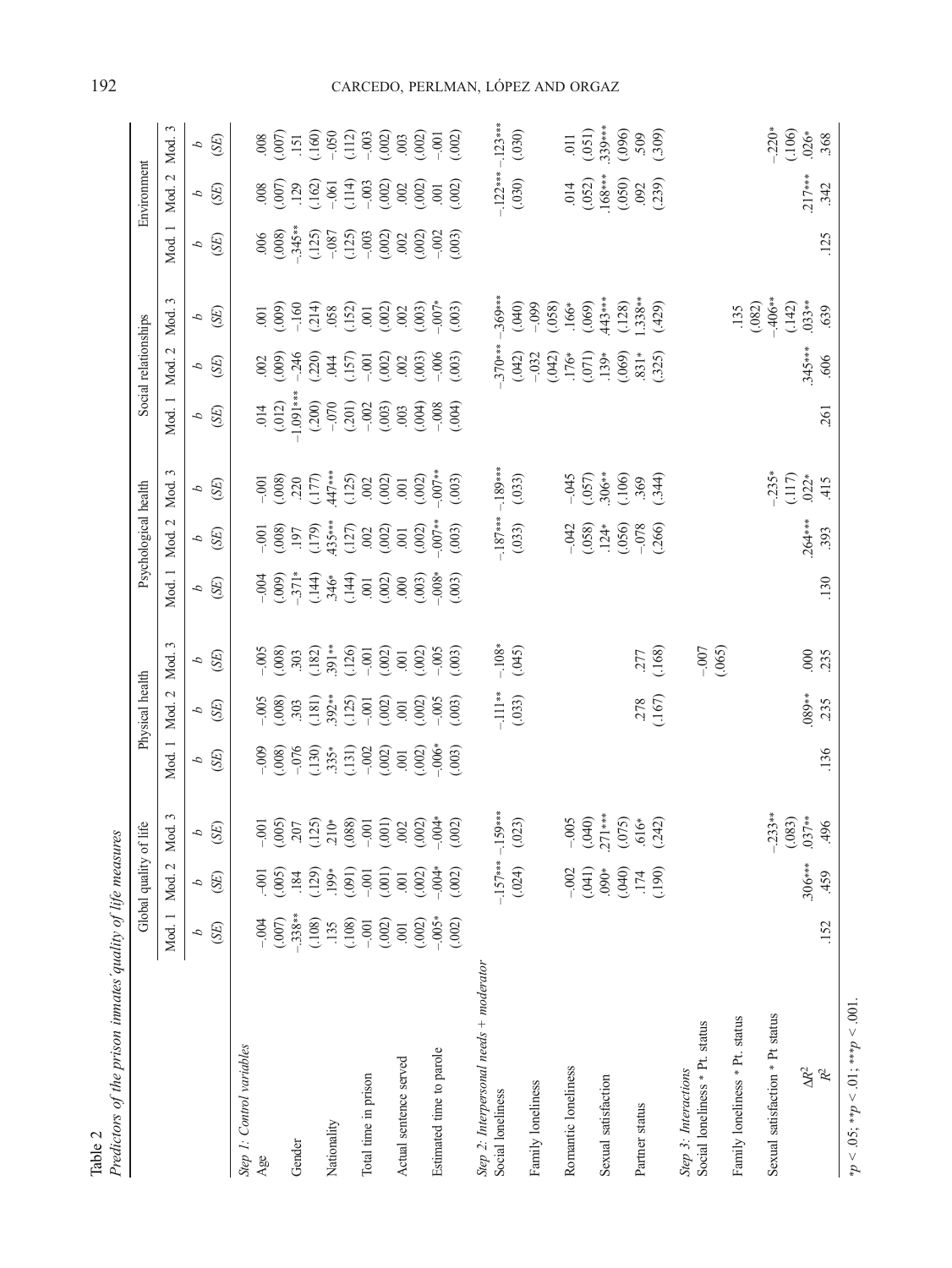| Conditional effects of sexual satisfaction at partner status variable on quality of life measures |        |                        |                         |        |                      |                         |        |                      |                       |        |             |                        |
|---------------------------------------------------------------------------------------------------|--------|------------------------|-------------------------|--------|----------------------|-------------------------|--------|----------------------|-----------------------|--------|-------------|------------------------|
|                                                                                                   |        | Global quality of life |                         |        | Psychological health |                         |        | Social relationships |                       |        | Environment |                        |
|                                                                                                   |        |                        | $95%$ CI                |        |                      | 95% CI                  |        |                      | 95% CI                |        |             | 95% CI                 |
|                                                                                                   | (SE)   |                        |                         | (SE)   |                      |                         | $(SE)$ |                      |                       | (SE)   |             |                        |
| Partner status                                                                                    |        |                        |                         |        |                      |                         |        |                      |                       |        |             |                        |
|                                                                                                   | 271    |                        |                         | 306    |                      |                         | 443    |                      |                       | .339   |             |                        |
| No partner (0)                                                                                    | (.075) |                        | 3.624*** [.123, 419]    | (.106) |                      | 2.883** [.096, .517]    | (.128) |                      | 3.466*** [.190, .697] | (096)  |             | 3.544*** [.149, .528]  |
|                                                                                                   | .038   |                        |                         | .071   |                      |                         | .037   |                      |                       | .119   |             |                        |
| Partner inside (1)                                                                                | (.043) |                        | .123]<br>$.887$ [-.047, | (.061) |                      | $1.165$ $[-.050, .192]$ | (1074) |                      | $[-110, 184]$         | (.055) |             | $2.175*$ [.011, -.228] |
| $*p < .05; **p < .01; **p < .001.$                                                                |        |                        |                         |        |                      |                         |        |                      |                       |        |             |                        |

Table 3

time to parole due to the fact that it was the modal parole time. This fact was familiar to the inmates, thus they were likely to expect parole around this time. Clearly, actual time to parole varies depending on inmates' characteristics and behavior. This variable was also recorded in months.

#### Results

Regarding the total sample, social loneliness was significantly correlated with all the quality of life measures (global quality of life:  $r = -.57$ ,  $p < .001$ ; physical health:  $r = -.28, p < .01$ ; psychological health:  $r = -.47, p < .001$ ; social relationships:  $r = -.71$ ,  $p < .001$ ; environment:  $r =$ –.43, *p* < .001). Sexual satisfaction was correlated with all the quality of life measures except with physical health (global quality of life:  $r = .39$ ,  $p < .001$ ; psychological health:  $r = .34, p < .001$ ; social relationships:  $r = .35, p < .001$ ; environment:  $r = .46$ ,  $p < .001$ ) as romantic loneliness also did (global quality of life:  $r = -.38$ ,  $p < .001$ ; psychological health:  $r = -0.29$ ,  $p < 0.01$ ; social relationships:  $r = -0.38$ ,  $p <$ .001; environment:  $r = -.39$ ,  $p < .001$ ). Finally, family loneliness was only correlated with social relationships (*r*  $=-.23, p < .05$ ).

The correlations were also performed separately for each of the two relational status subgroups. Essentially, social loneliness and sexual satisfaction were significantly correlated with quality of life measures for those inmates without a partner whereas only social loneliness was significantly correlated for those with a partner inside the prison. Family loneliness had significant correlations with social relationships quality of life for the group of inmates without a partner (see Table 1). In sum, more interpersonal needs were associated with quality of life measures for inmates without a partner, social loneliness was the most robust predictor of quality of life, and sexual satisfaction predicted quality of life best for inmates without a partner.

Five hierarchical regression models were tested, one for each quality of life measure (see Table 2). Control variables were included in step 1. Partner status and those interpersonal needs that, on a bivariate level, had shown significant correlations with each kind of quality of life measures were entered in step 2. Finally, interaction terms between partner status and those interpersonal needs that correlated significantly for just one relational status group or whose direction of associations with outcomes was different in the two sub-samples were introduced in step 3. To maintain consistency in the base model, control variables were retained in the model even if nonsignificant.

Social loneliness was a significant predictor for all the quality of life measures, except when predicting physical health. Sexual satisfaction was significantly associated with global quality of life, psychological health, and environmental quality of life (see Model 2 –conditional effects– in Table 2). Lower levels of social loneliness and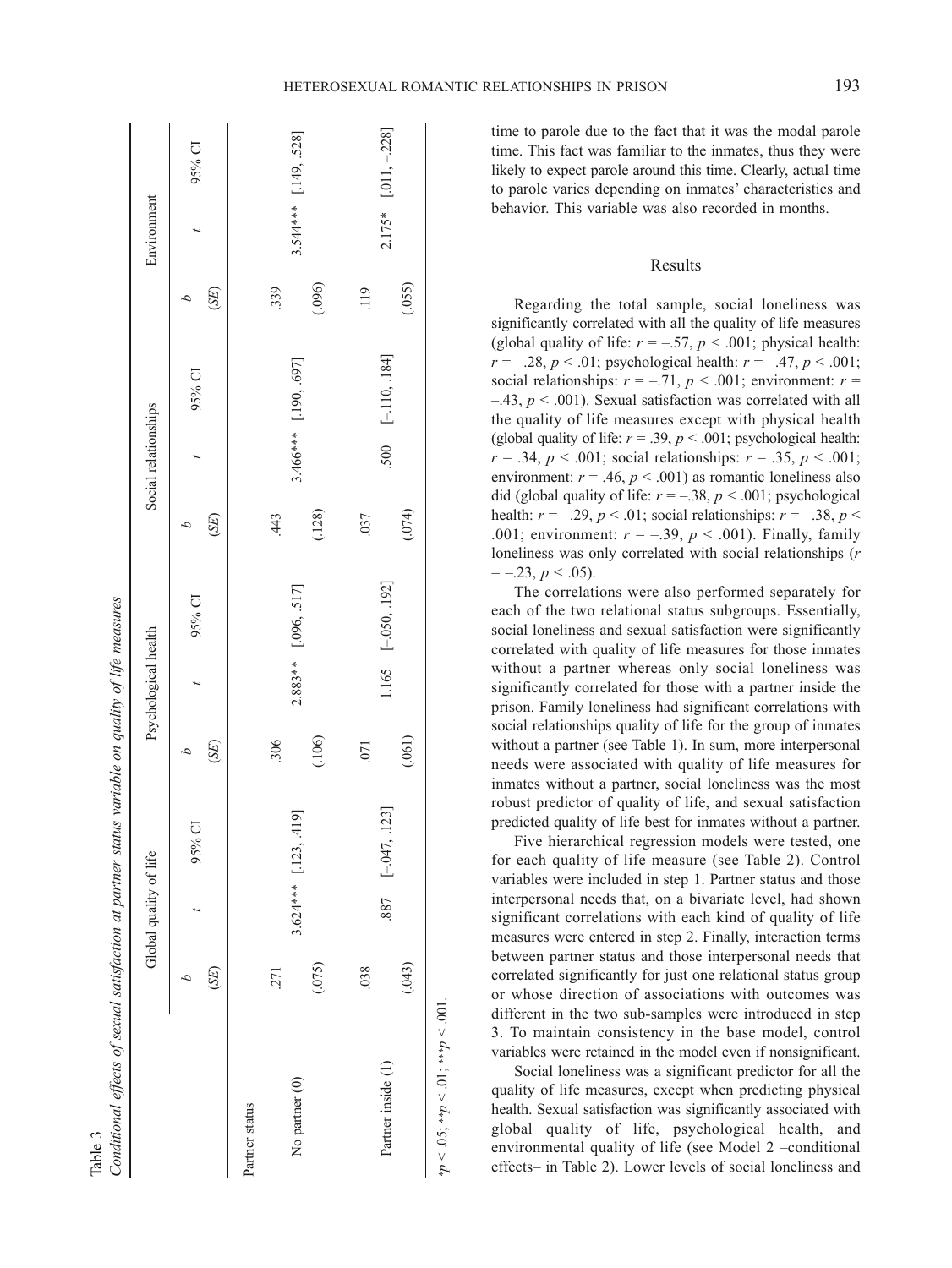higher levels of sexual satisfaction were associated with higher levels of quality of life dimensions. These results confirmed our previous expectations with respect to the importance of social loneliness and sexual satisfaction as predictors of quality of life.

In addition, the partner status sexual satisfaction interaction was significant for all the quality of life measures studied except for physical health (see Model 3 in Table 2). For the four significant interactions, higher levels of sexual satisfaction consistently explained higher levels of each quality of life measure for the group *without* a partner. The level of sexual satisfaction generally did not predict quality of life measures among inmates *with* a partner. The one exception to this generalization was that sexual satisfaction did predict environmental quality of life, albeit only marginally, among inmates with a partner inside (see Table 3). In sum, the overall pattern was that sexual satisfaction was a better predictor of quality of life among those without a partner than among those with a partner. The resulting interaction plots can be seen in Figure 1.

#### Discussion

In general, the results of our study point out that social loneliness is a significant predictor of all the quality of life measures for both inmates without a partner and those with a partner inside, and that sexual satisfaction is an important predictor of quality of life only for the inmates without a partner. Thus, partner status only plays a moderator role between sexual satisfaction and quality of life.

Looking back at the conditional effects models, social loneliness and sexual satisfaction were the most important interpersonal needs predicting quality of life measures. Higher levels of loneliness and lower levels of sexual satisfaction predicted lower levels of quality of life. Romantic and family loneliness were not significantly related with any measure of quality of life. This result is consistent with previous findings (Biggam & Power, 1997; Carcedo et al., 2008; DiTommasso & Spinner, 1997), and BINT (López, 1997, 2008). Basing its work on BINT, Carcedo et al. (2008), found that social loneliness (social needs) and sexual satisfaction (sexual needs) were the most important needs for prison inmates' psychological health. Lower levels of social loneliness and higher levels of sexual satisfaction were associated with better psychological health.

In addition to all these findings, lower levels of sexual satisfaction were found to be related with lower levels of quality of life and its dimensions for the group of inmates without a partner but not for the inmates with a partner. Although Carcedo et al. (2008) presented evidence demonstrating a relationship between sexual satisfaction and psychological health for both genders independently of partner status, the current finding of a stronger sexual satisfaction/quality of life correlation among those with no partner further refines our knowledge. The current findings also reflect Lindquist's (2000) point that prisons create unique dynamics that can change the effect of how various predictors operate in prison as opposed to non-prison studies.

This result is consistent with the expectations we derived from "bad is stronger than good principle" (Baumeister et al., 2001). Looking at the means of sexual satisfaction, inmates with a partner inside are moderately satisfied  $(M = 3.28)$ , whereas the inmates without a partner



*Figure 1.* Moderation effect of romantic status in the relationship between sexual satisfaction and quality of life measures.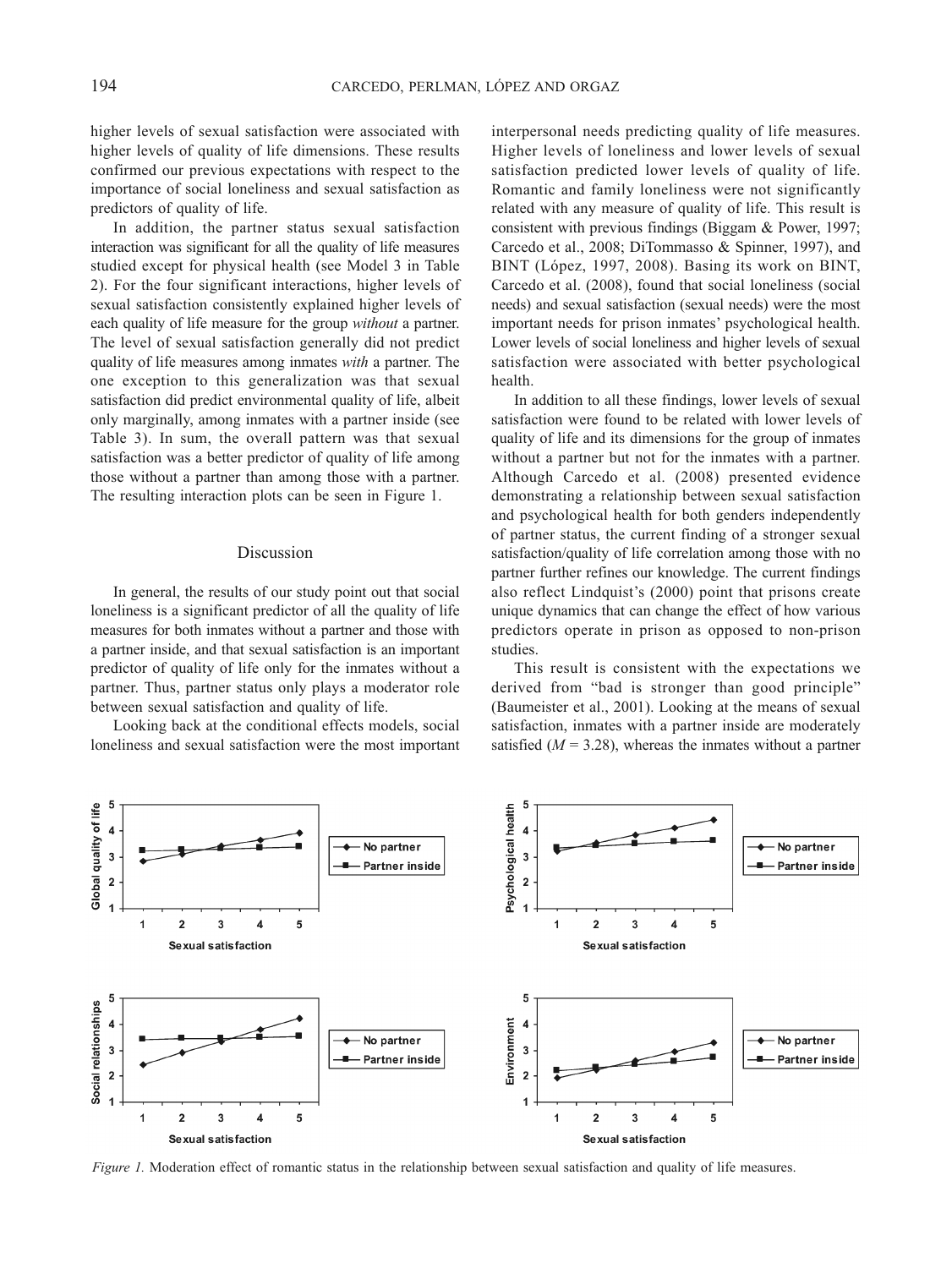are very unsatisfied  $(M = 1.44)$ . This approach concluded that negative aspects of our lives are better predictors of well-being than positive aspects. Given the tendency of negative facets of life to play heavily in well-being, it becomes understandable why sexual satisfaction explains more variance in the quality of life in the group without a partner. The findings are not consistent with what we predicted based on Cantor's (1979) hierarchicalcompensatory model

Further insight into why the sexual satisfaction/quality of life association is stronger among inmates with no partner can be gleaned from the early prison literature. Those authors discussed the possible negative consequences of sexual abstinence for inmates´ health (Levenson, 1983; Neuman, 1982). As conjugal relations within prisons were even rarer than they are today, these authors presumably were referring to inmates without a partner or inmates with a partner outside the prison, both groups without having had sexual relationships for a long time. As we have cited before, the difference between these two groups and the inmates with a partner inside the prison is also that the former groups are more sexually deprived than the latter. It might be that once inmates have reasonably met their sexual needs, sexual satisfaction is no longer a good predictor of their quality of life, especially in prison where several stressors are involved. Therefore, sexual needs would be more important for inmates´ quality of life when inmates are sexually deprived than when they can meet these needs. Also for the inmates with a partner inside, the fact of having met emotional needs to some extent could also be making sexual needs less salient.

Some support for this claim can be found in the interviewer´s observations and the data gathered from this and another of our previous studies (Carcedo, 2005). In discussing sex, inmates without a partner usually made more references to terms and adjectives related to wellbeing than did inmates with a partner inside. We suspect that what inmates discuss reflects the importance they attribute to things; that is, we suspect that those without a partner see sex as more crucial to their quality of life than do inmates with a fellow inmate as a romantic partner.

A final argument to explain these findings stems from the possibility of choosing to have or not an active sexual life during imprisonment, and the autonomy to have the sexual life that inmates wish. In this sense, it is logical to think that the inmates without a partner have less opportunity and less autonomy to choose what kind of sexual life they wish to have in comparison with the inmates with a partner inside the prison. In fact, the inmates without a partner or with a partner outside the prison have strongly expressed their feeling of sexual deprivation (Levenson, 1983; Neuman, 1982). Therefore, it is necessary to further study if the crucial point for their well-being is to have sexual relationships or just to give the inmates the opportunity and autonomy to decide how to live their sexual

lives. Any form of deprivation may increase the desire for the deprived object, as reactance theory (RT; Brehm, 1966) posits. The major premise of RT is that individuals wish to operate with a freedom to choose behaviors to satisfy their needs, in this case sexual needs. If their freedom is reduced, threatened, or eliminated, individuals will become "motivationally aroused" to regain this freedom (Brehm, 1966, p.2). Reactance is likely to be high among inmates whose access to heterosexual activity is thwarted by their circumstances, as it occurs in the group of inmates without a partner. This may make sexual satisfaction more important for this group of inmates´ well-being than for the inmates with a partner inside the same prison.

In addition, autonomy has also been considered as one the main needs for well-being, as self-determination theory states (SDT; Ryan & Deci, 2000). Obviously the inmates with a partner inside the same prison operate with more autonomy regarding their sexual lives than the inmates without a partner. Thus, flowing from all these ideas, sexual satisfaction might be more central to the quality of life of inmates without a partner than in the group with a partner inside.

Longitudinal studies of the inmates going from the no partner group to the partner within the prison group (or vice versa) are warranted. Consider those starting without a partner, it would be valuable to demonstrate on a within subject bases (a) that prior to the transition sexual satisfaction is associated with quality of life but this association is non-significant afterwards, and (b) that sexual needs are highly important prior to the transition but decline in importance after the transition. In addition, it would be worthy to isolate a group of inmates who form non-sexual romantic bonds. If our analysis is correct, there should still be a strong sexual satisfaction/quality of life association for this unique population.

Contrary to the original prediction of the hierarchicalcompensatory model (Cantor, 1979), interpersonal needs related to romantic life were not more strongly related to quality of life of the inmates with a partner inside than to the quality of life of inmates without a partner. In addition, the non-romantic needs were not more closely associated to the quality of life of the inmates without a partner than the inmates with a partner inside.

However, the fact that social loneliness was the interpersonal need most strongly associated with quality of life measures may provide some ammunition to partially support Cantor´s model if emerging evidence on prison dynamics are correct. Carcedo (2005) found that having at least an intimate friend inside prison was the best predictor of social loneliness for both genders. Partner support (close to kin support) might be preferred by the inmates with a heterosexual partner inside the prison. The support of a same-sex close friend inside prison (non-kin support), however, may be more important. It is noteworthy that inmates are housed in sex-segregated modules and have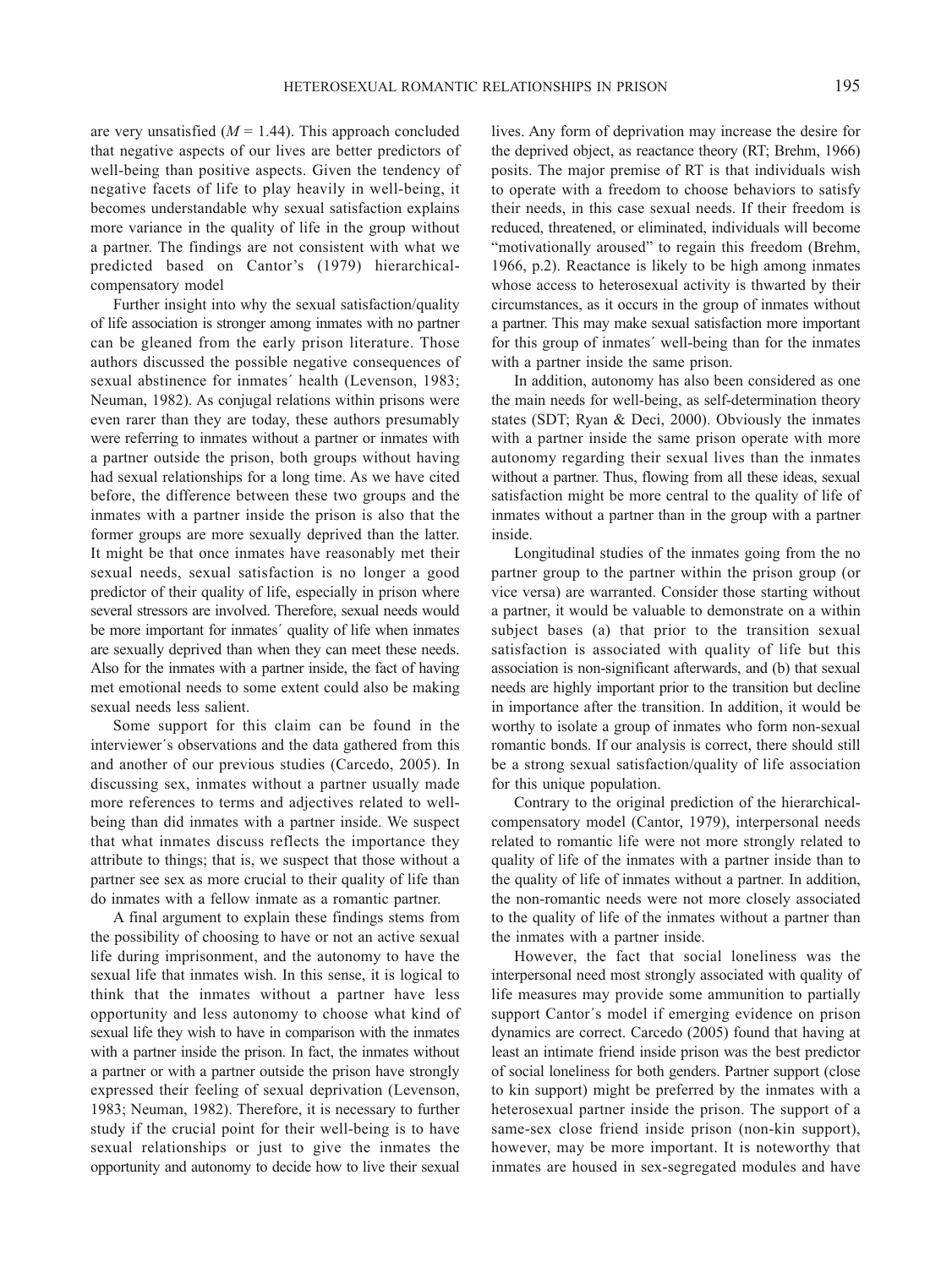restricted interaction (e.g., once a week for relatively short periods of time). This means, for example, that when they have a problem, they have no access to their partner right at that moment. Having a close friend may facilitate immediate support: a close friend inside the prison can give a larger quantity and more immediate support than a romantic partner inside, and can also provide inmates more protection from distress. In short, friends may be compensating for the lack of immediate support that an inmate can achieve from a heterosexual partner inside the prison and this may explain the importance of social loneliness as a predictor of the well-being of inmates in both relational status groups.

It would be very interesting to check if these results are the same in a prison where couples can live together in the same cell (as occurs in the Madrid-VI Penitentiary in Spain, where there is a module for couples). Under those circumstances, we would expect romantic loneliness to be a strong predictor of quality of life.

Like virtually all research, this study has some limitations. Even though we think that the sample size is quite large for an interview study focused on an uncommon type of prison population (inmates with a heterosexual partner inside), we need to be cautious in regards to the generalization of the results beyond this particular sample. More research is needed. Although we have used a shortterm longitudinal study, we also have to recognize that another limitation of this study is that it is correlational, so causation is difficult to infer. Future long-term longitudinal research would solve this limitation. Also, partner status is partially confounded with gender: more women than men have a partner. However, in Carcedo et al.´s (2008) work, sexual satisfaction was a significant predictor of the psychological dimension of quality of life for both genders. No interaction effect of gender was found. In addition, gender was included as a control variable in the analyses, not being significant in the conditional effects models (Model 2 in Table 2) and in the conditional effects plus interactions models (Model 3 in Table 2). Finally, despite we stressed on the confidentiality and anonymity of the study, homosexual contacts might be underreported by the inmates. Notwithstanding, all the inmates pointed out to have felt very comfortable during the interview and have disclosed important information for them. Future research needs to focus on the differences between having or not consensual homosexual relationships in prison on well-being.

In sum, this study has three main practical implications. First, decreasing social loneliness is one of the best ways to increase inmates´ quality of life. Second, allowing inmates to have romantic and sexual relationships with other inmates in prison appears to be a valuable option for them, especially for those without a partner. Thus, having this as a prison policy may be beneficial for inmates´ sexual satisfaction and quality of life. One of the dimensions of quality of life, psychological health, has been associated with other prison inmates' outcomes such as lower rates of misconduct at prison and recidivism once inmates are released (Gendreau, Little, & Goggin, 1996; Wright, Salisbury, & Van Voorhis, 2007). As the third and last implication, we would point out that housing men and women in the same prison can be beneficial, particularly if they are allowed to start romantic relationships and maintain sexual relationships.

## References

- Aiken, L. S., & West, S. G. (1991). *Multiple regression: Testing and interpreting interactions*. Thousand Oaks, CA: Sage.
- Baumeister, R. F., Bratslavsky, E., Finkenauer, C., & Vohs, K. (2001). Bad is stronger than good. *Review of General Psychology, 5*, 323–370. <http://dx.doi.org/10.1037//1089-2680.5.4.323>
- Beach, S. R., Fincham, F. D., Katz, J., & Bradbury, T. N. (1996). Social support in marriage: A cognitive perspective. In G. R. Pierce, B. R. Sarason, & I. G. Sarason (Eds.), *Handbook of Social Support and the Family* (pp. 43-65). New York, NY: Plenum Press.
- Biggam, F. H., & Power, K. G. (1997). Social support and psychological distress in a group of incarcerated young offenders. *International Journal of Offender Therapy and Comparative Criminology, 41*, 213–230. [http://dx.doi.org/](http://dx.doi.org/10.1177/0306624X97413002) [10.1177/0306624X97413002](http://dx.doi.org/10.1177/0306624X97413002)
- Brehm, J. W. (1966). *A theory of psychological reactance*. New York, NY: Academic Press.
- Cantor, M. H. (1979). Neighbors and friends: An overlooked resource in the informal support system. *Research on Aging, 1*, 434–463. <http://dx.doi.org/10.1177/016402757914002>
- Carcedo, R. J. (2005). *#ecesidades sociales, emocionales y sexuales. Estudio en un centro penitenciario* [Social, emotional and sexual needs. Study in a penitentiary]. Salamanca, Spain: Servicio de Publicaciones de la Universidad de Salamanca.
- Carcedo, R. J., López, F., Orgaz, M. B., Toth, K., & Fernández-Rouco, N. (2008). Men and women in the same prison: Interpersonal needs and psychological health of prison inmates. *International Journal of Offender Therapy & Comparative Criminology, 52*, 641–657. [http://dx.doi.org/10.1177/](http://dx.doi.org/10.1177/0306624X07311596) [0306624X07311596](http://dx.doi.org/10.1177/0306624X07311596)
- Carcedo, R. J., Perlman, D., Orgaz, M. B., López, F., Fernández-Rouco, N., & Faldowski, R. (2011). Heterosexual romantic relationships inside of prison: Partner status as predictor of loneliness, sexual satisfaction, and quality of life. *International Journal of Offender Therapy and Comparative Criminology, 55*, 898–924. <http://dx.doi.org/10.1177/0306624X10373593>
- Cohen, J., & Cohen, P. (1983). *Applied multiple regression/correlation analysis for the behavioral sciences*. Hillsdale, NJ: Erlbaum.
- Cohen, J., Cohen, P., West, S. G., & Aiken, L. S. (2003). *Applied multiple regression/correlation analysis for the behavioral sciences* (3rd ed.). Mahwah, NJ: Lawrence Erlbaum Associates Publishers.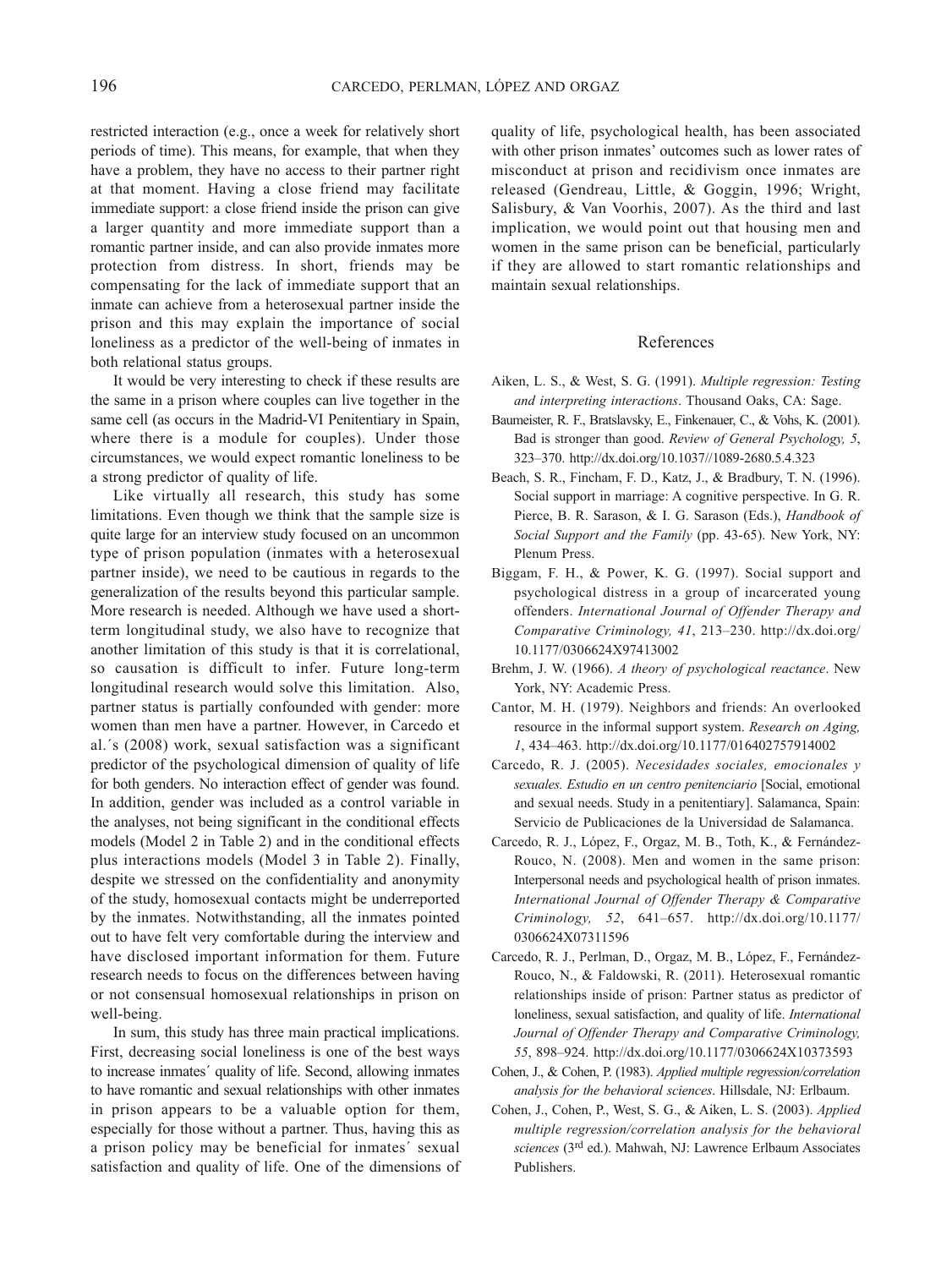- Cooke, D., Baldwin, P., & Howison. J. (1990). *Psychology in prisons*. London, England: Routlegde. [http://dx.doi.org/10.4324/](http://dx.doi.org/10.4324/9780203423356) [9780203423356](http://dx.doi.org/10.4324/9780203423356)
- Demir, M., & Tyrell, F. (2008, July). Friendship and well-being among young adults with/out a romantic partner. Poster presented at the *International Association of Relationship Research Conference*. Providence, RI.
- DiTommaso, E., & Spinner, B. (1997). Social an emotional loneliness: A re-examination of Weiss´ typology of loneliness. *Personality and Individual Differences, 22*, 417–427. [http://dx.doi.org/10.1016/S0191-8869\(96\)00204-8](http://dx.doi.org/10.1016/S0191-8869(96)00204-8)
- DiTommaso, E., Brannen, C., & Best, L. A. (2004). Measurement and validity characteristics of the short version of the social and emotional loneliness scale for adults. *Educational and Psychological Measurement, 64*, 99–119. [http://dx.doi.org/](http://dx.doi.org/10.1177/0013164403258450) [10.1177/0013164403258450](http://dx.doi.org/10.1177/0013164403258450)
- Dodge, M., & Pogrebin, M. R. (2001). Collateral costs of imprisonment for women: Complications of reintegration. *The Prison Journal, 81*, 42-54. [http://dx.doi.org/10.1177/00328855](http://dx.doi.org/10.1177/0032885501081001004) [01081001004](http://dx.doi.org/10.1177/0032885501081001004)
- Fishman, L. T. (1988). Prisoners and their wives: Marital and domestic effects of telephone contacts and home visits. *International Journal of Offender Therapy and Comparative Criminology, 32*, 55–66. <http://dx.doi.org/10.1177/0306624X8803200108>
- Fuller, L. G. (1993). Visitors to women's prisons in California: An exploratory study. *Federal Probation, 57*(4), 41–47.
- Gendreau, P., Little, T., & Goggin, C. (1996). A meta-analysis of the predictors of adult offender recidivism: What works! *Criminology, 34*, 575–608. [http://dx.doi.org/10.1111/j.1745-](http://dx.doi.org/10.1111/j.1745-9125.1996.tb01220.x) [9125.1996.tb01220.x](http://dx.doi.org/10.1111/j.1745-9125.1996.tb01220.x)
- Goodman, L. A. (1961). "Snowball sampling". *Annals of Mathe matical Statistics, 32*, 148–170. [http://dx.doi.org/10.1214/](http://dx.doi.org/10.1214/aoms/1177705148) [aoms/1177705148](http://dx.doi.org/10.1214/aoms/1177705148)
- Hayes, A. F., & Matthes, J. (2009). Computational procedures for probing interactions in OLS and logistic regression: SPSS and SAS implementations. *Behavior Research Methods, 41*, 924– 936. <http://dx.doi.org/10.3758/BRM.41.3.924>
- Hazan, C., & Shaver, P. R. (1994). Attachment as an organizational framework for research on close relationships. *Psychological Inquiry, 5*, 1–22. [http://dx.doi.org/10.1207/s15327965pli0501\\_1](http://dx.doi.org/10.1207/s15327965pli0501_1)
- International Center for Prison Studies (2008). *International profile of women´s prisons*. London, England: Author.
- Jaccard, J., & Turrisi, R. (2003). *Interaction effects in multiple regression*. Thousand Oaks, CA: Sage.
- James, D. J., & Glaze, L. E. (2006). Mental health problems of prison and jail inmates *Bureau of Justice Statistics Special Report.* Retrieved from <http://bjs.ojp.usdoj.gov/content/pub/pdf/mhppji.pdf>
- Jiang, S., & Winfree, L. T., Jr. (2006). Social support, gender, and inmate adjustment to prison life: Insights from a national sample. *The Prison Journal, 86*, 32–55. [http://dx.doi.org/](http://dx.doi.org/10.1177/0032885505283876) [10.1177/0032885505283876](http://dx.doi.org/10.1177/0032885505283876)
- Koscheski, M., Hensley, C., Wright, J., & Tewksbury, R. (2002). Consensual sexual behavior. In C. Hensley (Ed.), *Prison sex: Practice and policy* (pp. 111-131). London, England: Lynne Rienner.
- Levenson, L. (1983). Sexual attitudes of males in a protected environment. *Journal of the American Society of Psychosomatic Dentistry & Medicine, 30*, 135–136.
- Lin, N., Dean, A., & Ensel, W. (1986). *Social support, life events, and depression*. Orlando, FL: Academic Press, Inc.
- Lindquist, C. H. (2000). Social integration and mental well-being among jail inmates. *Sociological Forum, 15*, 431–455.
- Lindquist, C. H., & Lindquist, C. A. (1997). Gender differences in distress: Mental health consequences of environmental stress among jail inmates. *Behavioral Sciences & the Law, 15*, 503– 523. [http://dx.doi.org/doi:10.1002/\(SICI\)1099-0798\(199723/](http://onlinelibrary.wiley.com/doi/10.1002/%28SICI%291099-0798%28199723/09%2915:4%3C503::AID-BSL281%3E3.0.CO;2-H/abstract) [09\)15:4<503::AID-BSL281>3.0.CO;2-H](http://onlinelibrary.wiley.com/doi/10.1002/%28SICI%291099-0798%28199723/09%2915:4%3C503::AID-BSL281%3E3.0.CO;2-H/abstract)
- López, F. (1993). El apego a lo largo del ciclo vital [Attachment through the life-span]. In M. J. Ortiz  $&$  S. Yarnoz (Eds.), *Teoría del apego y relaciones afectivas* [Attachment theory and affective relationships] (pp. 11-62). Bilbao, Spain: Servicio Editorial de la Universidad del País Vasco.
- López, F. (1997). Afecto y sexualidad [Affection and sexuality]. In J. Gómez-Zapiain (Ed.), *Avances en sexología* [Advances in sexology] (pp. 23-62). Bilbao, Spain: Servicio Editorial de la Universidad del País Vasco.
- López, F. (2008). *#ecesidades en la infancia y en la adolescencia: Respuesta familiar, escolar y social* [Needs in childhood and adolescence: Family, school, and social response]. Madrid, Spain: Pirámide.
- Lucas, R. (1998). *Versión española del WHOQOL* [Spanish version of the WHOQOL]. Madrid, Spain: Ergon.
- Maeve, M. K. (1999). The social construction of love and sexuality in a woman's prison. Advances in Nursing Science, *21*(3), 46–65.
- Manzanos, C., & Balmaseda, J. M. (2003). *Situación de las Mujeres en las Cárceles del País Vasco* [Women's situation in Vasque Country prisons]. Vitoria-Gasteiz, Spain: Servicio Central de Publicaciones del Gobierno Vasco.
- Marsh, R. L. (1983). Services for families: A model project to provide services for families of prisoners. *International Journal of Offender Therapy and Comparative Criminology, 27*(2), 156–162. <http://dx.doi.org/10.1177/0306624X8302700208>
- Neuman, E. (1982). *El problema sexual en las cárceles* [The sexual problem in prisons]. Buenos Aires, Argentina: Editorial Universidad.
- Pearlin, L. I. (1989). The sociological study of stress. *Journal of Health and Social Behavior, 30*, 241–256. [http://dx.doi.org/](http://dx.doi.org/10.2307/2136956) [10.2307/2136956](http://dx.doi.org/10.2307/2136956)
- Pinquart, M. (2003). Loneliness in married, widowed, divorced, and never-married older adults. *Journal of Social & Personal Relationships, 20*, 31–53. [http://dx.doi.org/10.1177/02654](http://dx.doi.org/10.1177/02654075030201002) [075030201002](http://dx.doi.org/10.1177/02654075030201002)
- Proulx, C. M., Helms, H. M., & Buehler, C. (2007). Marital quality and personal well-being: A meta-analysis. *Journal of Marriage & Family, 69*, 576–593. [http://dx.doi.org/10.1111/j.1741-](http://dx.doi.org/10.1111/j.1741-3737.2007.00393.x) [3737.2007.00393.x](http://dx.doi.org/10.1111/j.1741-3737.2007.00393.x)
- Quaker Council for European Affairs (2007). *Women in prison: A Review of the conditions in member states of the Council of Europe*. Brussels, Belgium: Author.